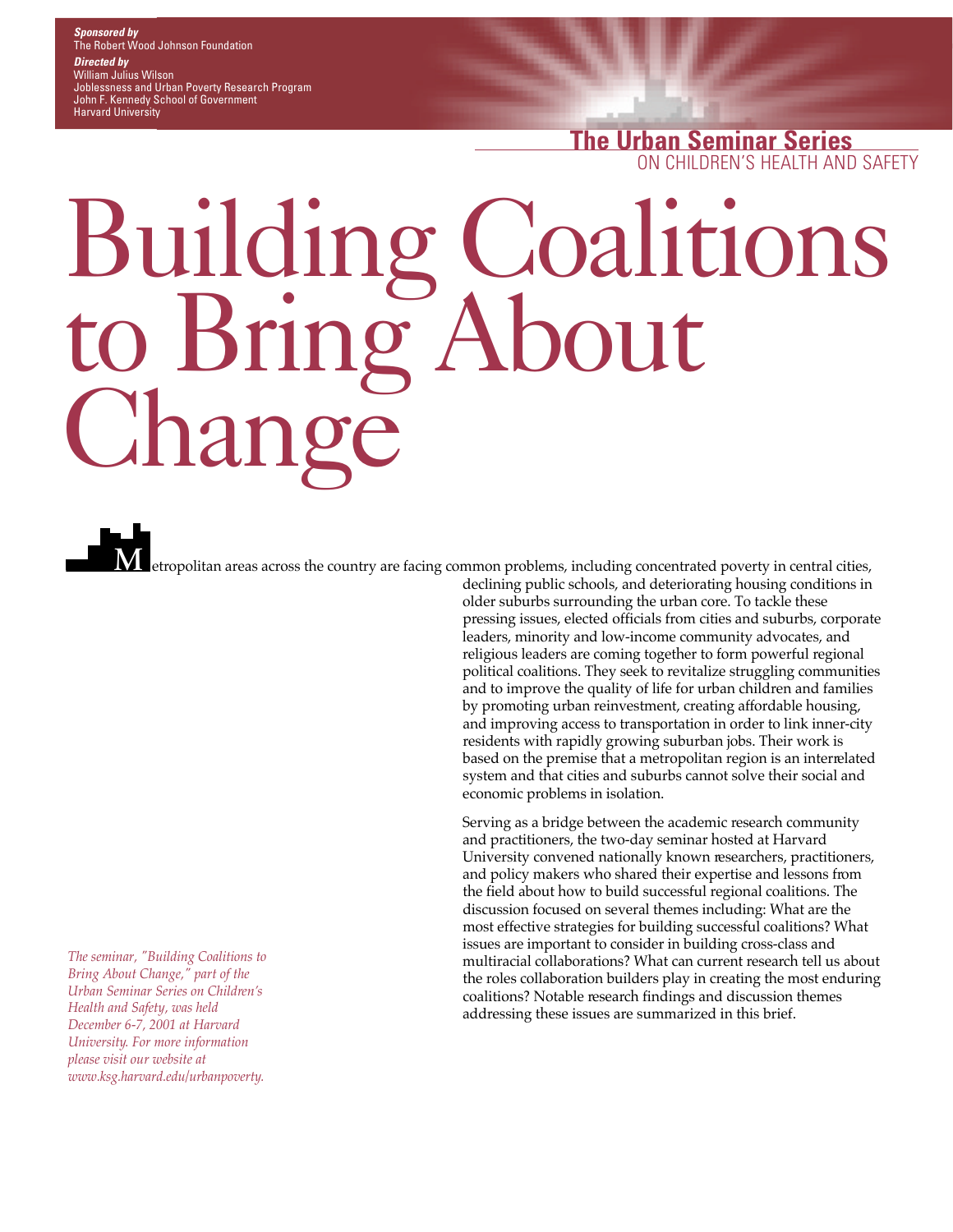### Research Findings and Lessons from the Field

#### *Successful coalitions use four crucial strategies*

These strategies include building relationships; defining common interests; analyzing complex data; and operating on multiple political levels.

Skillful relationship building is essential to the formation of effective coalitions. In fact, members of successful and durable coalitions tend to have links to influential parties that can help move their agenda (1). Such ties can be particularly useful in providing knowledge, resources, or political support at critical moments. Moreover, it is vital for regional coalitions to identify and build relationships with local members from the health care, religious, and labor communities. These leaders can prove to be useful allies in forwarding the goals of the collaborative.

Successful coalitions also have the ability to unite disparate g roups around a common agenda. By highlighting issues of mutual interest, alliances can begin to develop a common mission and achieve successful integration. Acase in point is the Smart Growth movement, which succeeded in uniting the divergent interests of developers and environmentalists around the theme of environmentally friendly urban revitalization. This strategy allowed both sides to support policies that improved the housing options and quality of life of urban neighborhoods while at the same time preserving the distinctive and historical infrastructure of US cities.

Access to detailed information germane to regional issues, including economic indicators, socioeconomic characteristics and needs assessments of residents as well as public spending data, offers coalition builders an invaluable re source to better define a problem and assess what measures may be applied to its solution. However, having data readily available does not mean that consensus builders have the means to interpret it. Intermediaries that specialize in data analysis are often critical to successful regional coalitions (see the section "Sustaining the Coalition" for further elaboration of this point).

### Coalition Building for Political Leverage

Even if advocates are focused on local issues, the importance of regional collaborations cannot be underestimated. For instance, the support of key policy makers in other parts of the state is often crucial to moving the agenda of the coalition. Consequently, many scholars advocate a regional perspective, even if entities are locally focused (1). Access to state politics is also particularly important for coalitions, since most key regional decisions are made at the state level (1). But state politics can be a difficult arena for regional collaborators due to partisan division and entrenched localism in

decision making. To succeed in state level politics, it might be a more effective strategy to create statewide campaigns supported by a variety of local groups united by "thin agreement" rather than deep common interest.

Several significant demographic and market trends have been shaping metropolitan areas, and seminar participants explored how these trends affect the potential for coalition building. Some of the most notable themes of the discussion are summarized below.

#### *Suburbs are growing faster than cities*

During the 1990s, the 100 largest U.S. cities grew 8.1 percent in population, compared to 6 percent growth during the 1980s. In fact, some cities, such as Chicago, Atlanta, and Memphis, experienced population growth after decades of losses. However, a closer examination of the data reveals that the population expansion experienced by cities was largely due to an increase in Hispanic and Asian immigrant populations (2). Moreover, during the 1990s, an estimated 2.3 million middle-income white residents moved from the central city to outlying metropolitan areas. Consequently, the rate of population growth for the suburbs was approximately twice that of the central cities—17 percent compared to 8.1 percent (2).

#### *Employment is decentralizing*

The movement of middle-income white residents from the city to outlying suburbs in the 1990s has had significant implications for metropolitan regions. For instance, as middle income white residents moved to the suburbs, suburban job growth began to outpace that of cities. According to some observers, the American economy is rapidly becoming an "exit ramp economy" with office, commercial and retail facilities located along suburban freeways (2). This is particularly true in leading technology regions like Washington, DC, Austin, and Boston, where high-tech firms have located in suburbs far from the city.

Recent statistics indicate a consistent pattern of economic decentralization across the 100 largest U.S. metropolitan areas. On average, only 22 percent of people work within a three-mile radius of a city's center. In cities like Chicago, Atlanta, and Detroit more than 60 percent of the regional employment is located more than 10 miles from the city center.

#### *While opportunity is decentralizing, poverty remains concentrated*

Outlying suburbs are strong employment centers in their regions (2). In fact, they are the predominant source of new jobs in metropolitan areas. In the 1990s, for instance, 87 percent of new entry-level jobs in the service and retail sectors were created in the outlying suburbs. However, as job growth in the U.S. moves from central business districts in cities, new areas of opportunities are retreating further from areas of concentrated poverty and the working poor. According to recent reports, metropolitan areas continue to be highly stratified by race, class, and income with the highest concentrations of poverty among minority populations in the central city (2, 5). Although entry-level jobs in manufacturing,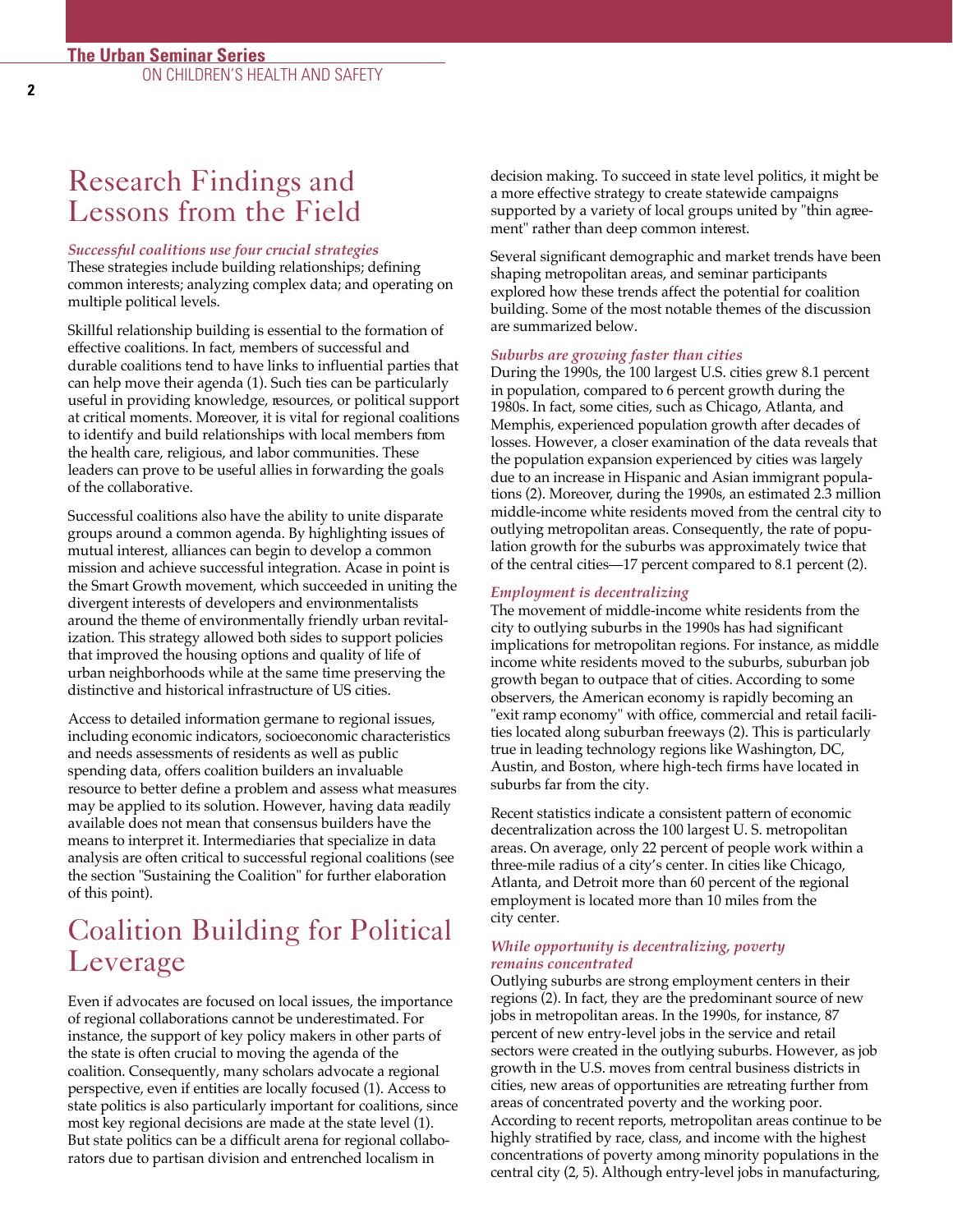wholesale trade, and retail are available in the suburbs, the lack of affordable housing, low rates of car ownership, inadequate public transit, and persistent residential racial discrimination tend to prevent inner-city workers from obtaining these jobs. Furthermore, inner-city workers constrained by poor information networks often may not even know that these jobs exist. This leads to a spatial mismatch between where jobs are increasingly located and where low-wage workers live.

### *Decentralization has also led to negative consequences for suburban residents*

Urban sprawl has led to problems such as longer commute times, traffic congestion, increased air pollution, and loss of open space for middle-income residents of outlying suburbs.

# Potential for Coalition Building Between City and Suburb

Given the disturbing trends in metropolitan growth outlined above, it may seem unlikely that larger alliances can be formed to address all the associated problems. However, many of these problems are shared and this becomes evident in a closer examination of the development of suburbs.

### A Typology of Suburbs

### *Decentralization is transforming the suburban political landscape*

The suburbs are often thought of as an undifferentiated band of stable, affluent middle class white communities. But re search indicates that urban sprawl gives rise to three different categories of suburbs in the United States—at-risk suburbs, bedroom development suburbs, and affluent job centers.

The at-risk suburbs are located in the inner ring, immediately outside the central city, and often resemble the central cities from the perspective of their socioeconomic indicators, declining schools, poor housing conditions, and unproductive commercial areas. Most often, they lack the fiscal capacity to sustain economic viability.

Bedroom development suburbs are located about 40 miles from the central business district, and are characterized by affordable housing for mostly white, moderate-income families with high percentages of school-age children. However, growing middle-income communities such as these are developing without a sufficient property tax base to support schools and other public services, and thus these communities are at risk of becoming tomorrow's troubled suburbs.

The affluent job centers are often seen as the places that are winning in the new economy and are considered the most attractive places to live, with a steady flow of jobs, high-end housing, and large retail outlets. However, these suburbs struggle with congestion, a lack of open space, and environmental degradation.

### Urban/Suburban Commonalities

The typology of suburbs just outlined is based on a study of the 25 largest metropolitan areas in the United States (2), and clearly indicates that suburban communities are not a monolith with common needs and experiences. Rather than reinforcing divisions between central cities and suburbs, the delineation of these distinct residential patterns highlights the commonalties shared by central cities and the inner ring suburbs which range from fiscal constraints and deteriorating infrastructure to inadequate transportation and housing. In fact, by underscoring such commonalities and shared fiscal interests, visionary leaders have successfully forged metro-majority political coalitions between the central city, and at-risk and low-tax-base development suburbs (6). In Minnesota, for instance, such a regional coalition helped pass significant state legislation between 1993 and 1998 involving regional tax base sharing, fair housing, transportation and transit reform, and land use planning. Given the history of political fragmentation and competition in metropolitan areas, regional coalition building efforts such as these represent innovative alliances among g roups that might historically have found little in common.

### *New regional alliances are attempting to reverse trends toward concentrated urban poverty and sprawl*

In metropolitan areas across the country, new coalitions are forming to promote a regional agenda that addresses issues such as concentrated urban poverty and sprawl. Many of these coalitions are advocating smart growth strategies to curb uncontrolled development outside urban centers and to promote urban reinvestment. For instance, in Cleveland, a coalition of inner ring suburban and city officials has been advocating changes in public investment priorities so that state and federal funds for transportation, housing, and schools are directed to existing downtowns and neighborhoods instead of outward to the urban fringe. In Boston, Portland, and Chattanooga, metropolitan leaders have targeted urban sprawl by choosing infrastructure repair, mass transit, and anti-congestion strategies over road expansion and consumption of open space.

Acoalition of city, inner ring, and bedroom development suburbs in the Twin Cities has been successful at creating affordable housing options for urban children and families (6). By creating low cost housing in suburban areas, they hope to ensure that poor families have access to rapidly growing suburban jobs and good schools. Furthermore, policymakers contend that as affordable housing becomes available at the region's periphery, the growth of concentrated poverty in central cities will be reduced (2, 6). The Twin Cities coalition also advocated regional tax sharing in order to spread the cost of concentrated poverty among wealthy and struggling jurisdictions. Such tax sharing has allowed the revitalization of declining urban and older suburban areas by providing re sources to rebuild aging infrastructure and rehabilitate housing. Other regional collaboration efforts have also focused on linking inner-city residents to job opportunities throughout the region by investing in public transportation (7).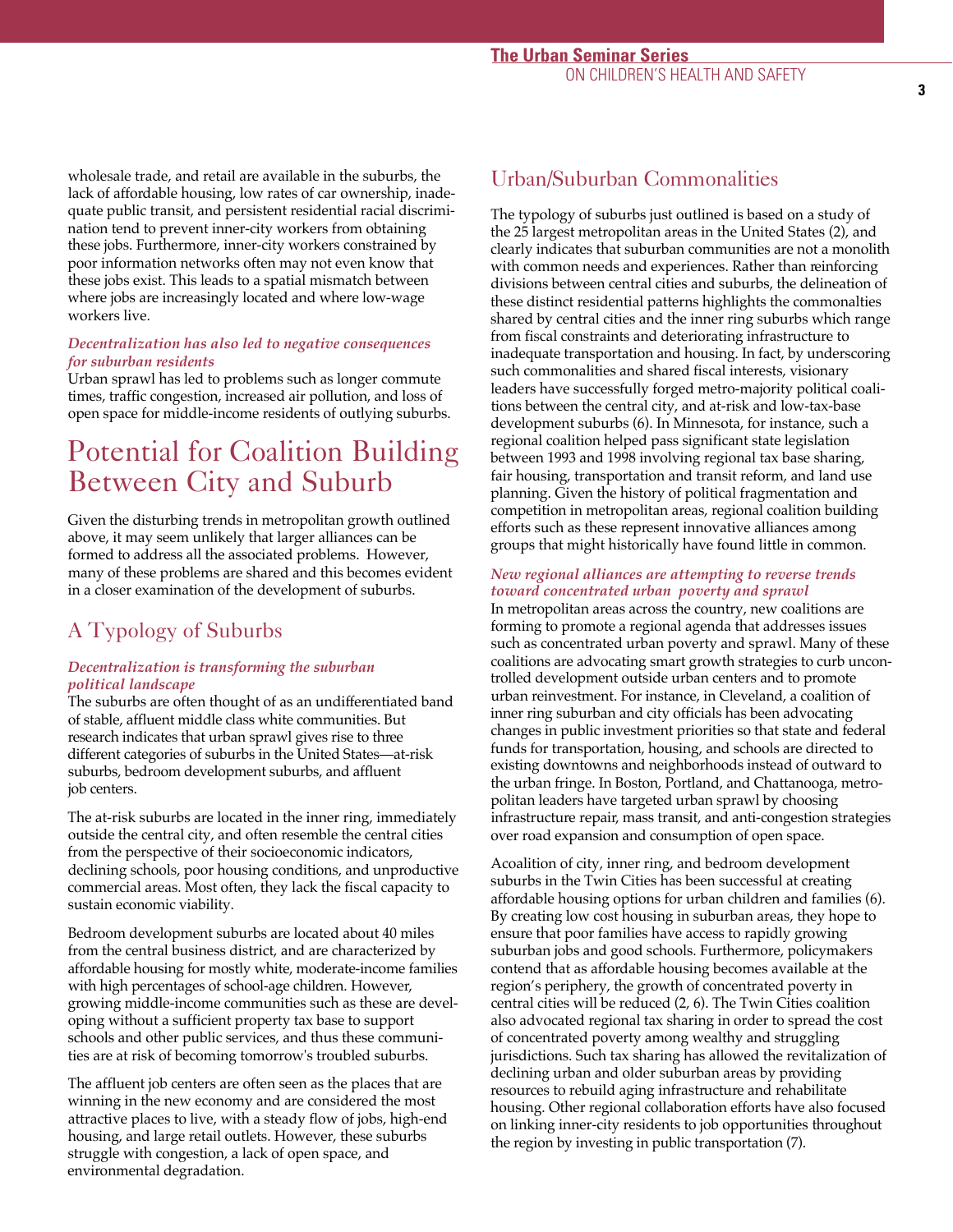**4**

### Multi-Racial Coalitions

### *Coalition builders must consider how local histories of race relations in different U.S. cities affects the collaboration building process*

Although coalitions can form around mutual interests such as economic development, they are often fragile. The tenuous nature of such alliances is rooted in a history of racial tension and present-day differences between potential partners. Thus, coalition builders need to recognize the important role of race and help constituents find a common ground for alliance forming that takes the local history of racial division and antagonism into consideration.

### *C reative solutions to multiracial coalition building include an appreciation of class-based solutions*

Some consensus builders have found creative solutions to multiracial political coalition building (3). For instance, by making the case for a class-based solution to problems, advocates of the Texas Ten Percent Plan were able to achieve consensus on college enrollment quotas for historically underrepresented minority groups. By framing the problem around the issue of class and economic inequality, advocates were able to garner the endorsement of multiple groups that are often at odds. The initiative was led by Latino and black activists who argued for class-based affirmative action, which also appealed to low-income, working-class white families from rural West Texas with limited access to flagship state universities. The plan attracted Latino and black families since minorities tend to be disproportionately poor and therefore likely to benefit from economic preferences.

In contrast to often divisive race-based affirmative action, the Texas Ten Percent Plan brought the interests of working class white families and minorities together. Because of the plan's widespread appeal, activists were able to forge a political coalition among Latino, black, and white state legislators. The bill was passed by the legislature and was signed into law in 1997. The implementation of the Texas Ten Percent Plan has significantly increased the number of Latino, black, and low-income white students enrolled at the University of Texas.

### *Commonly held religious beliefs or lifestyle choices can serve as the social glue that holds a cross-class coalition together*

Efforts to organize across lines of education, income, and occupational status are difficult to sustain. As a result, cross-class political movements rarely endure unless they are grounded in a strongly held ideology, such as religious conviction or a core lifestyle choice. Common religious values, for instance, ease communication and facilitate cooperation among groups.

# Sustaining the Coalition

#### *In today's information age, public attention is an i n c reasingly precious commodity, and coalitions must keep their issues visible on the public agenda*

Advocates need to recognize how issues can be transformed from mere social conditions to problems that influential players recognize and are willing to help solve. Three strategies are essential in accomplishing this task. First, it is critical to present an issue in concrete terms, as a clearly defined problem whose solution seems feasible. Second, advocates must carefully choose indicators—numbers, words, images—to grab and hold public attention, whenever possible emphasizing comparisons to other countries, states, or cities. Third, advocates need to continually connect important coalition issues with other topical issues receiving public attention. By helping policy makers and constituents make these connections, coalitions are able to gain greater exposure and support for their initiatives.

### *Important intermediaries can serve as trusted mediators between all sectors of the city and region*

Intermediaries can serve as brokers of relationships between diverse stakeholders and as agents promoting collective action and collective change. Examples of intermediaries discussed during the seminar include the Rheedlen Center for Children and Families in their work with the Harlem Children's Zone, the Urban Strategies Council, and the D. C. Agenda. It is crucial for intermediaries to be seen as nonpartisan and motivated only by the desire to eradicate a particular social or economic problem. In this way, intermediaries can be regarded with trust by the majority of the stakeholders in a particular issue and help to bring disparate groups together without alienating any particular entity or perspective.

Depending on the specific local conditions they encounter, intermediaries can perform a variety of functions to achieve their goal of building alliances between multiple stakeholders. For instance, they can be compelled to act as "facilitators" or "knowledge managers" when conflicts in real or perceived interests ("turf") arise among collaborators. In these situations, intermediaries perform the task of educating parties about each other and can work to mend fractured or tenuous relationships.

Intermediaries can also function as "performance investors" whose work is to create a sense of a common mission for diverse and multiple collaborators and to define consequences for nonperformance by major players. Performance investors can help groups or organizations define and achieve credible targets, especially when established partnerships become unfocused or underperforming. Intermediaries may also serve as "organizers" and help stakeholders identify important entities missing from the coalition and find ways to engage them. Most often, intermediaries act as organizers when members of a collaborative lack the capacity to make progress or achieve consensus.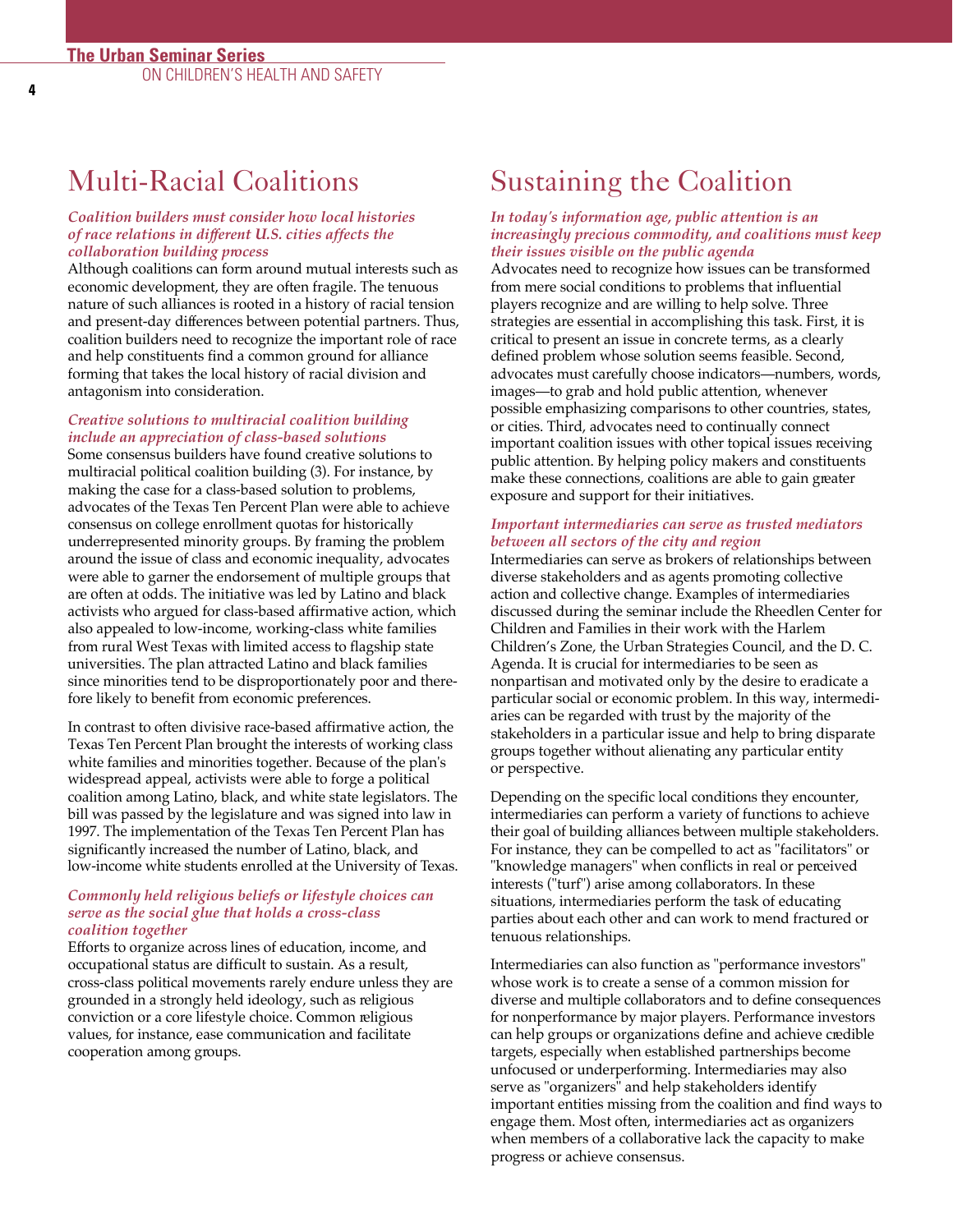# General Conclusions

*N o n p rofit independent intermediaries can play a critical role in engaging residents, civic groups, political leaders, g r a s s roots organizations, public and private sector l eadership, and faith-based organizations in a comprehensive e ffort to achieve positive outcomes for poor children and families*

Intermediaries perform the vital role of coordinating a sustainable effort by diverse stakeholders to revitalize impoverished communities and expand healthy youth development programs for low-income children. Their work is often multifaceted and includes gathering and analyzing state and regional data, strengthening the capacity of communitybased organizations, and overhauling the systems that serve low-income families. They create strategic partnerships among public and private sectors, conduct evaluations to improve p rograms for poor families, and support community leadership. Presenters at the seminar agreed that an intermediary is crucial to orchestrating and sustaining comprehensive change in communities that are often neglected and suffer from the effects of persistent poverty.

### *Coalition builders must identify and build relationships with the political elites*

The political elites, defined as a small group of local opinion leaders typically from the business, health care, religious, and labor communities, can prove to be powerful allies to regional coalition builders, given their ability to influence state legislators on major issues.

### *To create effective multiracial political coalitions, one needs to be aware of the unique histories of racial conflict in d i ff e rent U.S. cities and the diversity within racial gro u p s*

Asuccessful alliance must consider the unique circumstances of race relations in different U.S. cities and not attempt to institute a "one size fits all" strategy across different regions.

### *Advocating for more central city and inner suburban re p re sentation on regional governing bodies could lead to better outcomes for urban children and families*

Regional governing bodies do not sufficiently represent the central city or the diversity of suburbs. Increasing central city and inner suburb representation on appointed commissions will aid in balancing agendas between decentralization and urban reinvestment.

### *Establish regional forums for elected leaders*

Many seminar participants agreed that in general, the suburbs are under-organized, and that we must strive to establish new political institutions that reflect the growth of the suburbs. Regional forums for elected leaders have been effective in identifying common regional problems and potential solutions. For instance, Mayors Daley (Chicago) and Webb (Denver) organized suburban mayors around issues such as air quality, shared utility purchase agreements, economic development, affordable housing, and balanced growth. Seminar participants p redicted that these regional forums would help facilitate policy debates and changes beneficial to working class families.

### References

The first four papers were commissioned for this seminar. Other references were cited during the seminar discussion.

1. Margaret Weir. "Metropolitan Coalition-Building Strategies."

2. Bruce Katz. "Bridging the Regional Divide."

3. J. Phillip Thompson. "The Politics of Building Regional Multi-racial Political Coalitions."

4. Xavier de Souza Briggs. "The Will and the Way: Local Partnerships, Political Strategy, and the Well-Being of America's Children and Youth."

5. William Julius Wilson. *The Bridge over the Racial Divide: Rising Inequality and Coalition Politics.* Berkeley: University of California Press, 1999.

6. Myron Orfield. *M e t ropolitics: A Regional Agenda for Community and Stability.* Washington, DC: Brookings Institution Press, 1998.

7. Peter Dreier, John Mollenkopf, and Todd Swanstrom. *Place Matters: Metropolitcs for the Twenty-First Century. Lawrence,* Kan.: University Press of Kansas, 2001.

Margaret Blood, President of Strategies for Children; Hillary Pennington, President of Jobs for the Future; and Angela Glover Blackwell, President and CEO of Policy Link were invited discussants for the seminar.